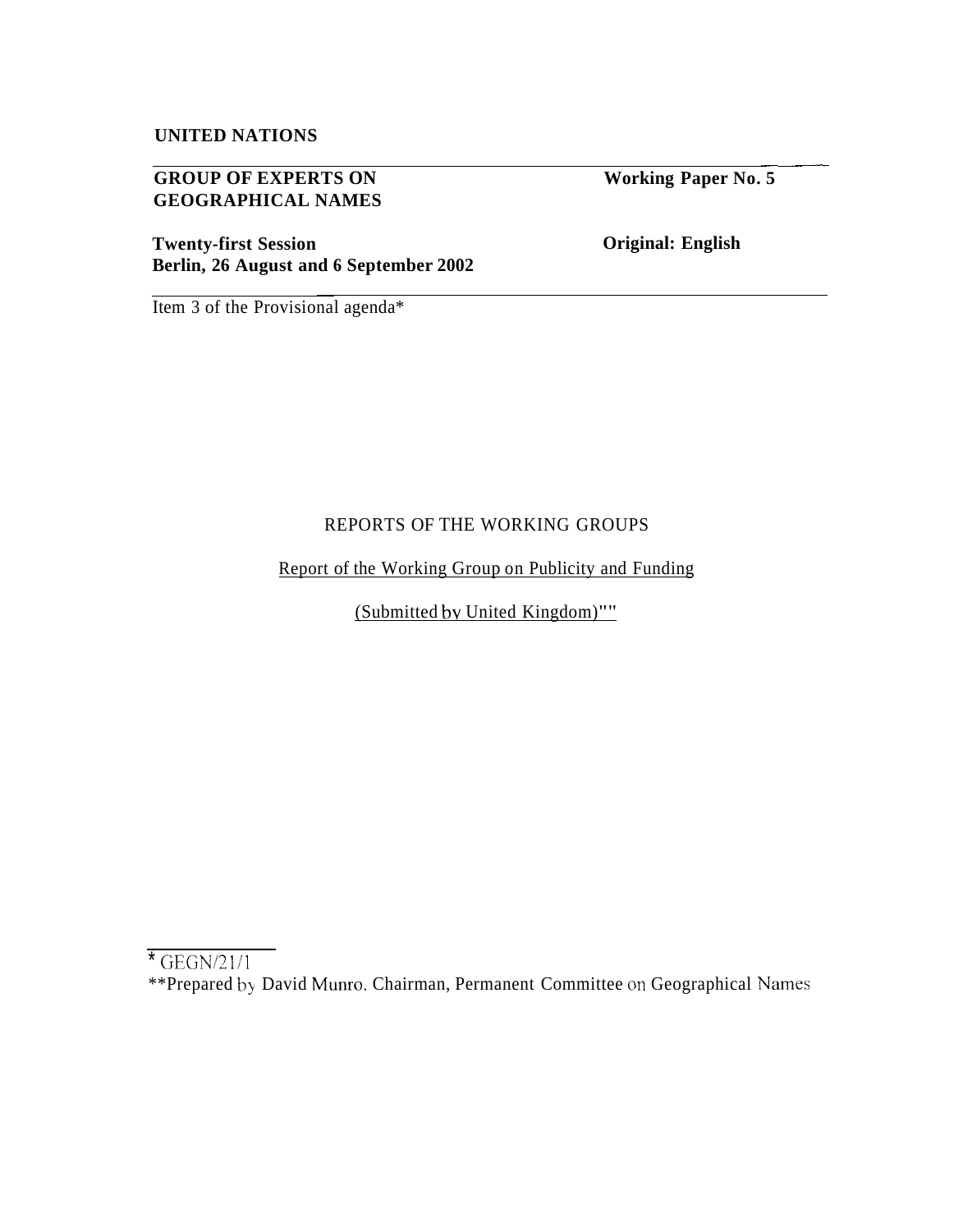#### REPORT OF THE WORKING GROUP ON PUBLICITY AND FUNDING

#### Prepared by Dr D M Munro

## **Summary**

The Report of the Working Group on Publicity and Funding outlines the activities of the Working Group since the 20th Session of the UNGEN in 2000 in working with other Place Name experts to make the work of the UNGEGN more visible and to support the production of publications and promotional material

The publication of a French language version of the promotional brochure, the development of an UNGEGN website, the holding of a Special Session on Geography and Place Names at the 29th International Geographical Coiigress and the hosting of a reception in the presence of HRH The Piincess Royal for members of the UNGEGN visiting London have all served to heighten the visibility of the UNGEGN and the standardization of geographical names Support is currently being sought for the publication of a book on United Nations Documents on Geographical Names by Dr Peter Raper, Chairman of the UNGEGN

The Working Group on Publicity and Funding was set up following the 1992 UN Conference on the Standardization of Geographical Names Its aims are to work with other Place Name Experts and with the UN Secretariat in making the activities of the UNGEGN more visible and, where appropriate, to seek funds to suppoit the production of relevant publications and promotional material

#### **Consistent Use of Place Names**

Following the publication in English of the promotional brochure Consistent Use of Place Names tabled at the 20th Session of the UNGEGN, the Working Group welcomed the publication of this brochure in French Printed by the Francophone Division of the UNGEGN with generous support from the National Geographical Institute of France, copies weie sent to the Secretariat and each Division The Working Group would welcome the opportunity to assist with the publication of this brochure in other languages

#### **UNGEGN Website**

The 7th United Nations Conference on the Standardization of Geogiaphical Names held In 1998 recommended that the UNGEGN Secretariat establish an UNGEGN Website. Ms Helen Kerfoot, Vice Chairman of the UNGEGN and a member of the Working Group on Publicity and Funding assisted the UNGEGN Secretariat in developing a website which can now be visited at:

http://esa.un.org/unsd/geoinfo/ This is now a focal point for the dissemination of information nbout the standardization of geographical names.

### 29th International Geographical Congress

At the 29th international Geographical Congress held in Seoul in August 2000 and attended by 2,340 delegates and participants, representatives of the Working Group took part in a Special Session on 'Geography and Place Names'.

## Support for Meetings of UNGEGN Working Groups

Meetings of the Working Group on Country Names and the Workiiig Group on Romanization Systems were hosted by the PCGN in London in May 2001, A particular highlight of the week was a reception to welcome Members of the UNGEGN held at the Royal Geographical Society in the presence of Her Royal Highness The Princess Royal who had graciously accepted an invitation from the Chairman of PCGN and the Working Group on Publicity and Funding to attend. It was apparent that Her Royal Highness was very interested to learn of the work of the UNGEGN, particularly its endeavours to reach out to developing countries. Such countries are frequently visited by Her Royal Highness and are of special interest to her. Through this event, the PCGN aiid Working Group on Publicity and Funding were able to provide an especially valuable service in promoting the work of UNGEGN.